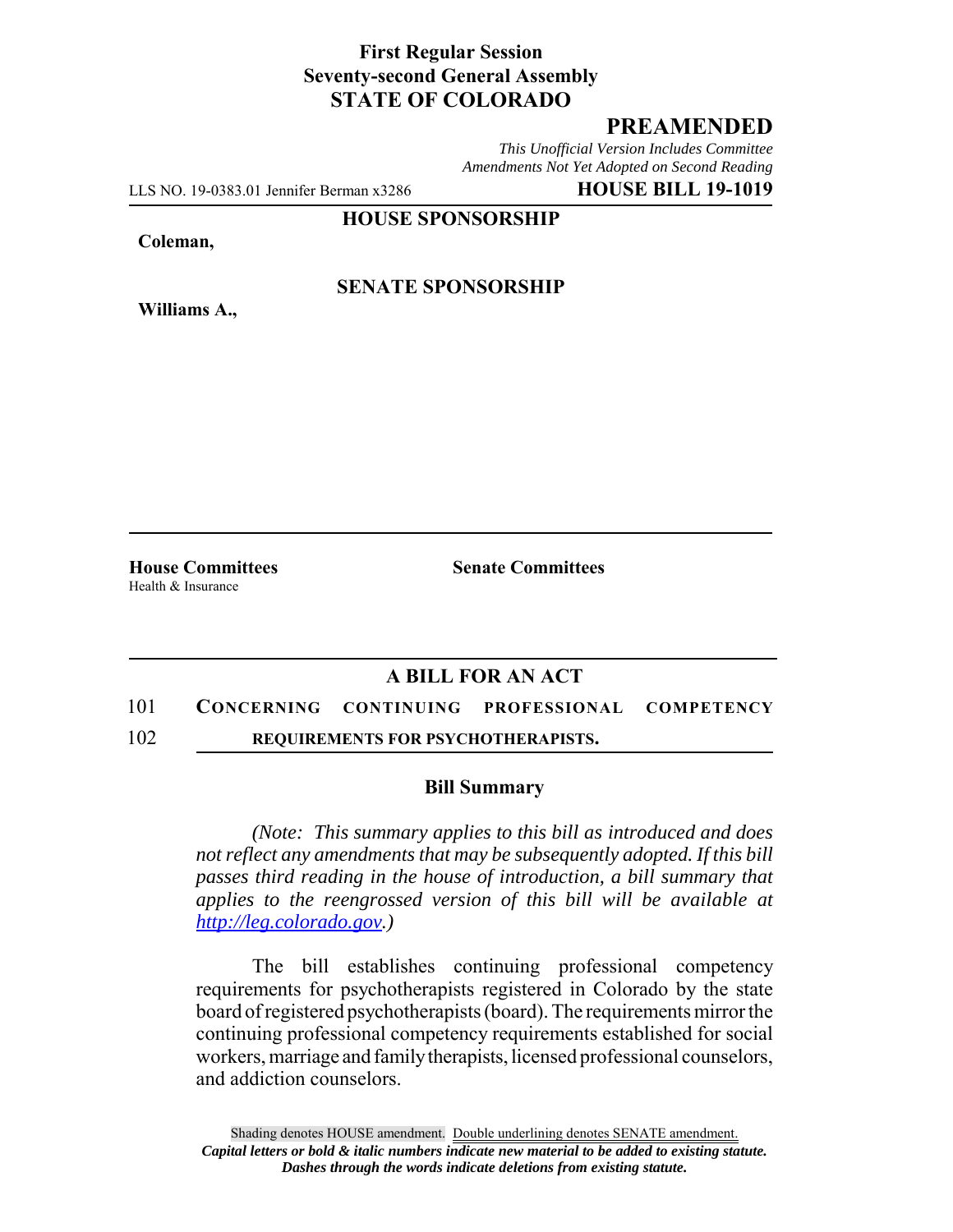On or before March 1, 2020, the board is required to adopt rules establishing a continuing professional competency program that includes the following elements:

- ! A self-assessment of the knowledge and skills of a registered psychotherapist;
- ! The development, execution, and documentation of a learning plan; and
- ! Periodic demonstration of knowledge and skills through documentation of activities.
- *Be it enacted by the General Assembly of the State of Colorado:*

**SECTION 1.** In Colorado Revised Statutes, **add** 12-43-713 as

- follows:
- **12-43-713. Continuing professional competency rules.** ON OR

BEFORE MARCH 1, 2020, THE BOARD SHALL ADOPT RULES ESTABLISHING

A CONTINUING PROFESSIONAL COMPETENCY PROGRAM FOR REGISTERED

PSYCHOTHERAPISTS.

 **SECTION 2.** In Colorado Revised Statutes, 12-43-212, **amend** (2) as follows:

 **12-43-212. Denial of license, registration, or certification - reinstatement.** (2) If a board determines that an applicant does not 12 possess the applicable qualifications required by this article ARTICLE 43 or, for a licensed clinical social worker, licensed social worker, licensed marriage and family therapist, licensed professional counselor, REGISTERED PSYCHOTHERAPIST, OR licensed addiction counselor or level II or III certified addiction counselor, is unable to demonstrate his or her continued professional competence as required by section 12-43-411, 12-43-506, 12-43-605, *12-43-713*, or 12-43-805, respectively, the board may deny the applicant a license, registration, or certification or deny the reinstatement of a license, registration, or certification. If the application